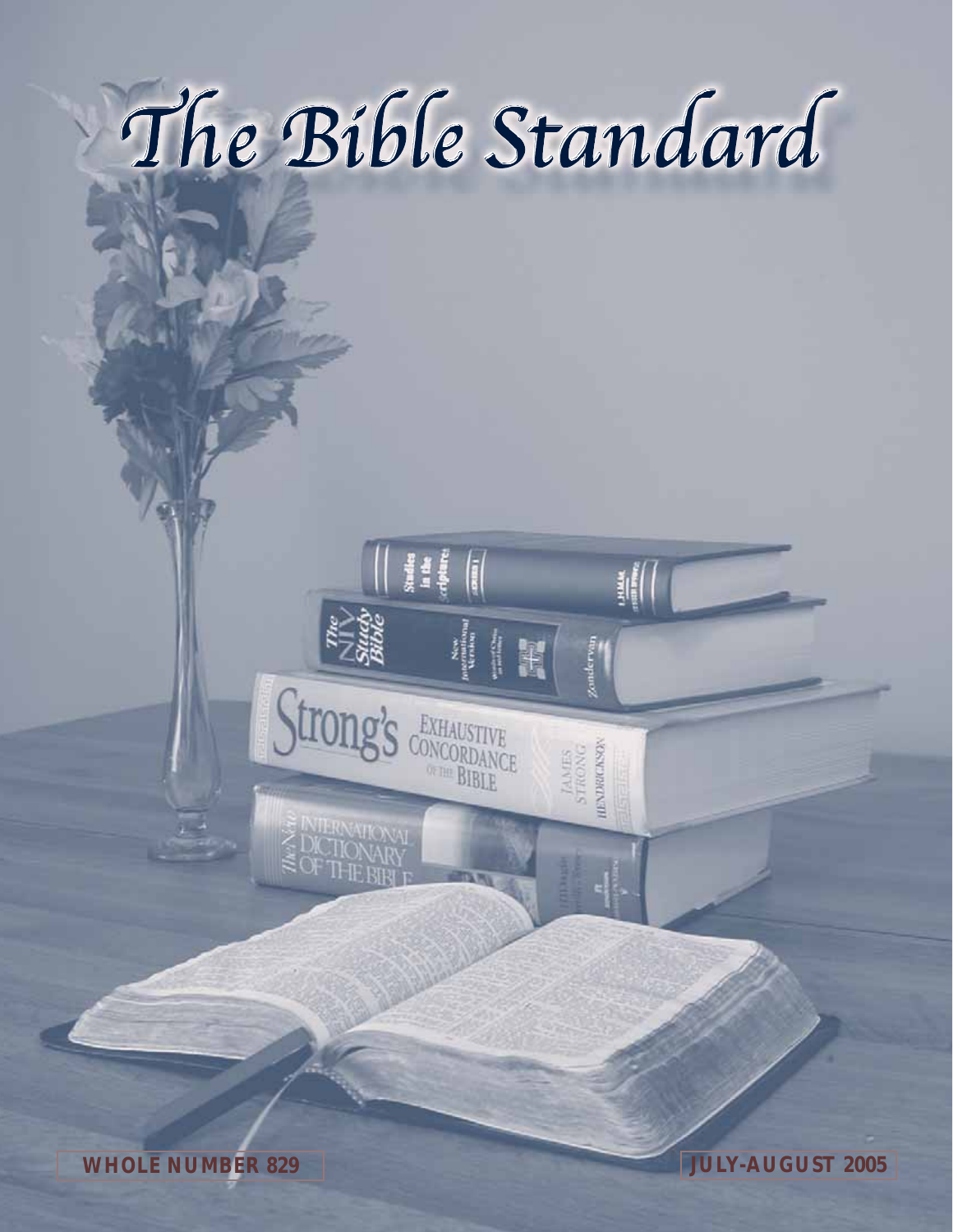## A Great White Throne

I saw a Great White Throne and Him who sat on it, from whose face the earth and the heavens fled away; and there was found no place for them — Rev. 20: 11 Yet once more I shake not only the earth, but also heaven --- yet once more, indicates the removal of those things that are being shaken, as of things that are made, that the things which cannot be shaken may remain — Heb. 12: 26, 27

THE SHAKING described in our second text, Heb.<br>12: 26, 27, is not a literal shaking of the earth such as is caused by an earthquake and its aftermath a devastating tsunami. Rather, as the Apostle explains, it is a symbolic shaking of earth's entire social structure by the upheaval of the world's present governmental, financial, political, and religious factions. To the thoughtful observer these conditions are manifested on every hand as now in progress, and they will continue until all things are removed which are out of harmony with the Divine standards. Contributing to this shaking there has been for many years and is now present in the world "a Time of Trouble such as never was since there was a nation" (Dan. 12: 1). During this period everything false, bogus, and inequitable is under siege by our Lord to make way for the establishment of His Kingdom here on the earth. One of the many strongholds of Satan's rulership in the earth at the present time is that of his financial domain. This is being attacked by our Lord and His glorified Church because of the evils that have resided there for centuries.

Note the "Enron" fraud case in point. It is alleged that Enron, through some of its top executives in conspiracy with the brokerage firm Merrill Lynch & Co., caused Enron's stock to trade as high as \$90.75.

They then sold more than 20 million shares of stock for insider trading bringing proceeds of \$1.19 billion. When their double dealing was found out and made known, the effect was enormous as Enron's stock dropped 91% to just \$0.26 per share. On December 2, 2001, Enron filed for Chapter 11 bankruptcy. Enron's collapse led a series of corporate scandals that prompted Congress to pass sweeping securities law reforms. Thousands of Enron's workers lost their jobs, when the stock tumbled to just pennies, wiping out many workers' retirement savings.

These stocks and bonds have cost their present owners vast sums, and their actual value is what the properties should cost, plus a reasonable percentage of allowance for the right way for business to profit. In ordinary times these had a market value built upon hope of their future prosperity. Now, however, the investing public has become aware of the real situation and is fearful to touch at any price these shares and bonds of over-capitalized companies, and the most sound and solvent of them share the public distrust. Now, in the opening of the New Millennial Dispensation, when everything is being "shaken," we are to expect that all such financial markets will be depleted in value until everything of dishonesty and inequity shall have been completely rooted out.

*Many Scripture references in this issue are to the New King James Version.*

| "Lift up a standard for the people" - Isa. 62: 10<br>$\text{Contents} - \text{July-August } 2005$                               |                      |                                                                                                                                                |          |                                                                                       |                 |  |  |  |
|---------------------------------------------------------------------------------------------------------------------------------|----------------------|------------------------------------------------------------------------------------------------------------------------------------------------|----------|---------------------------------------------------------------------------------------|-----------------|--|--|--|
| A Great White Throne<br>Symbolic Shaking of Earth's Society<br>His Rod and Staff<br>Items of Interest<br>One Lawgiver and Judge | 50<br>55<br>55<br>56 | Israel's Experiences Typical 58<br><b>Israel's Hope Realized</b><br><b>Bible Question Box</b><br>• Israel's Return<br>• Jesus' Throne-Apostles | 60<br>61 | • King $Og$<br>• Noah Leaving The Ark<br>Features<br>Mail Box<br><i>Announcements</i> | 63<br>back page |  |  |  |

The Bible Standard is published by the Laymen's Home Missionary Movement, Ralph M. Herzig, Editor. Published regularly since December 1951. **Mailing Address:** The Bible Standard, 1156 St. Matthew's Road, Chester Springs, Pennsylvania 19425-2700, U.S.A. Postage paid at the post office in Chester Springs, Pennsylvania 19425-2700. **Web Site:** *www.biblestandard.com* **Rates:** single issue — \$2.00; by subscription (12 issues) — \$12.00.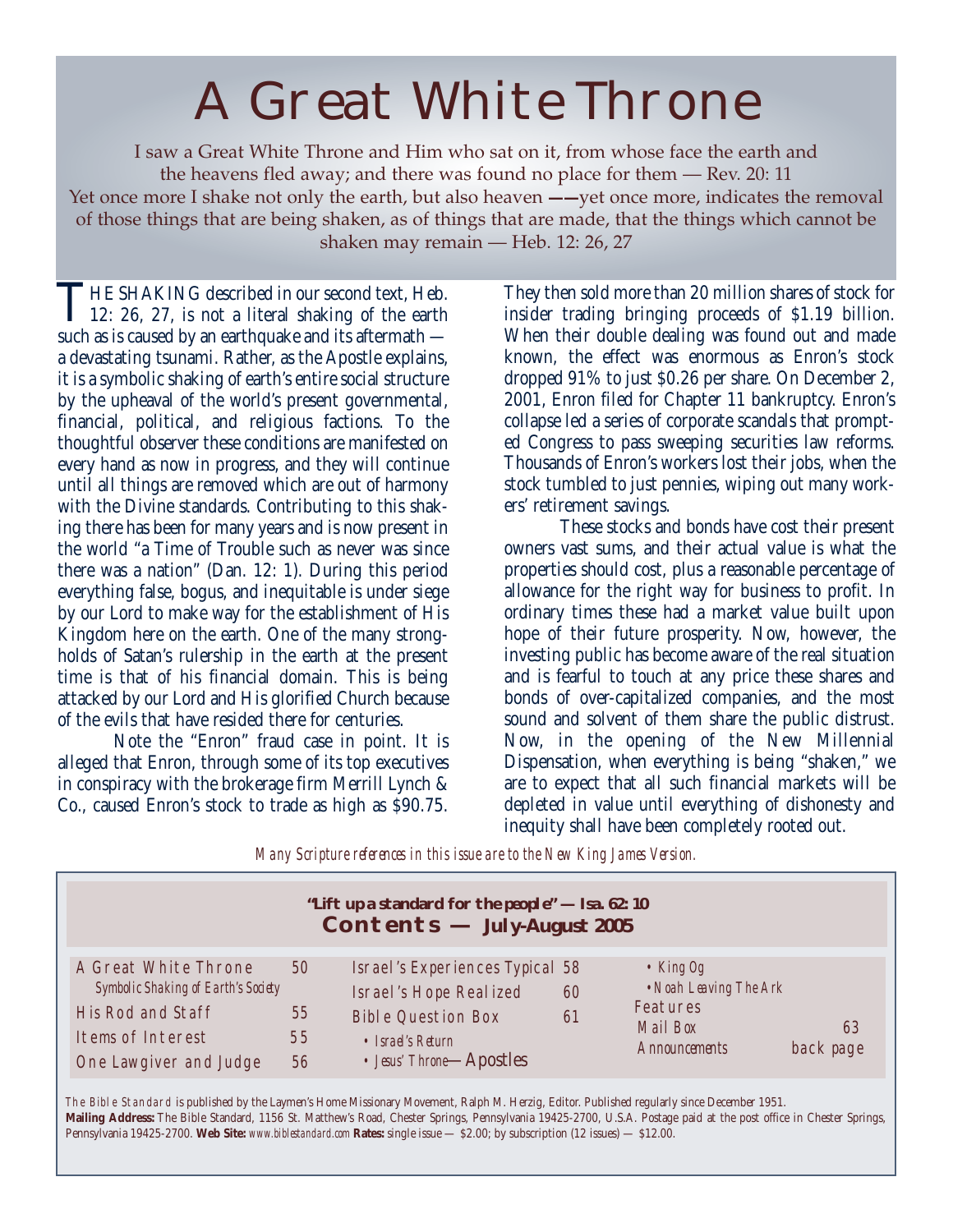#### **SILVER IS OUT—GOLD IS IN**

Over one hundred years ago, the world's great bankers and financiers concluded that it would be to their advantage to demonetize silver and have only a gold standard. As a result of a revision of the coinage laws in 1873 the silver dollar was omitted from the list of coins authorized for minting. Although the coinage of silver dollars was resumed in 1878, the metallic gold dollar remained the monetary standard of value in the United States; thereby bimetallism was legally discontinued and the gold standard adopted.

The next change in the currency system was introduced by the Federal Reserve Act of 1913, which authorized the establishment of 12 regional Federal Reserve banks with power to issue two types of currency. The first and most important was the Federal Reserve note and the second was the Federal Reserve bank note. The national bank notes were retired in 1935, but greenbacks are still part of U. S. paper currency. Executive proclamations issued by President Franklin D. Roosevelt in March and April 1933 prohibited gold exports except under government license, and called in all gold and gold certificates from general circulation, thus ending the gold standard. Under the Gold Reserve Act of January 30, 1934, the country returned to a modified gold standard with a devalued dollar. The act gave the President authority to lower the weight of the gold dollar to between 50 and 60 percent of its former gold content. This finally accomplished the curtailment of the world's monetary supply and enabled the bankers the better to control the entire situation throughout the world. Thus the profits of the larger banks increased amazingly by reason of higher discount and interest charges, making them rich at the public expense. The public, of course, acquiesced in the law demonetizing silver and making gold the single standard. But they did it under misapprehension, because they believed the bankers' tale — that this was really the best thing for the people, and not merely a measure in the interest of the banker and at the expense of the people. It is perhaps fair to say that less than one-half of the bankers understood the philosophy of the matter; the others were guided by the wealthier and more astute, who did fully understand. The result was great profits to the bankers, and great power; for without them, railroad stocks and bonds could not have been handled successfully. The bankers took over large issues of railroad stocks and bonds, by what is known as the underwriting process. They were

capable sales agents for the bonds at a good round percentage of profit, advancing money on the bonds and holding them for sale to the public.

On August 9, 1934, the President issued an executive order requiring that all silver in the United States, with the exception of certain categories, be delivered to the mints to be coined or held as bullion for later coinage. Under the Silver Purchase Act and subsequent legislation the Treasury purchased large quantities of silver abroad and from domestic producers which tended to raise the price of the metal and curtail the monetary use of silver abroad, especially in China and India.

### **SILVER & GOLD ARE OUT — PAPER IS IN**

Near the end of World War II most of the Allied nations joined together in a conference held at Bretton Woods, New Hampshire, to set up a new international monetary system, replacing the international gold standard that had collapsed during the Great Depression. The conference also provided for the establishment of the International Monetary Fund. The U.S. dollar played a key role in the new system, becoming in effect the world's currency. By early 1970 foreign government holdings of U.S. dollars were over five times greater than the U.S. gold stock. In August 1971 President Richard Nixon suspended gold payments of U.S. dollars. This closing of the "gold window" effectively ended all ties between the U.S. dollar and either gold or silver. Since then the United States has had a fully managed currency system, one with no metallic base whatsoever. Federal Reserve notes are overwhelmingly the dominant form of currency in circulation today.

Now we see fulfilled the Scripture declaration, "He catches the wise in their craftiness" (Job 5: 13). How so, do you ask? We reply that the great banks have their vaults well filled with bonds and stocks on which they had hoped to make large profits; but which on the contrary they are now unable to sell at any profitable price. These stocks and bonds reckoned as part of the banks' assets, showed them to be wealthy, with immense surpluses; but now the value is being taken out of these stocks and bonds. It shows an immense shrinkage in the resources of these banks. They have become suddenly poor without actually losing a cent, by reason of the market value of their securities falling. This fact is realized by all banks. They realize that as the Day of Reckoning has come, and as their holdings —their securities—are reckoned at their actual value,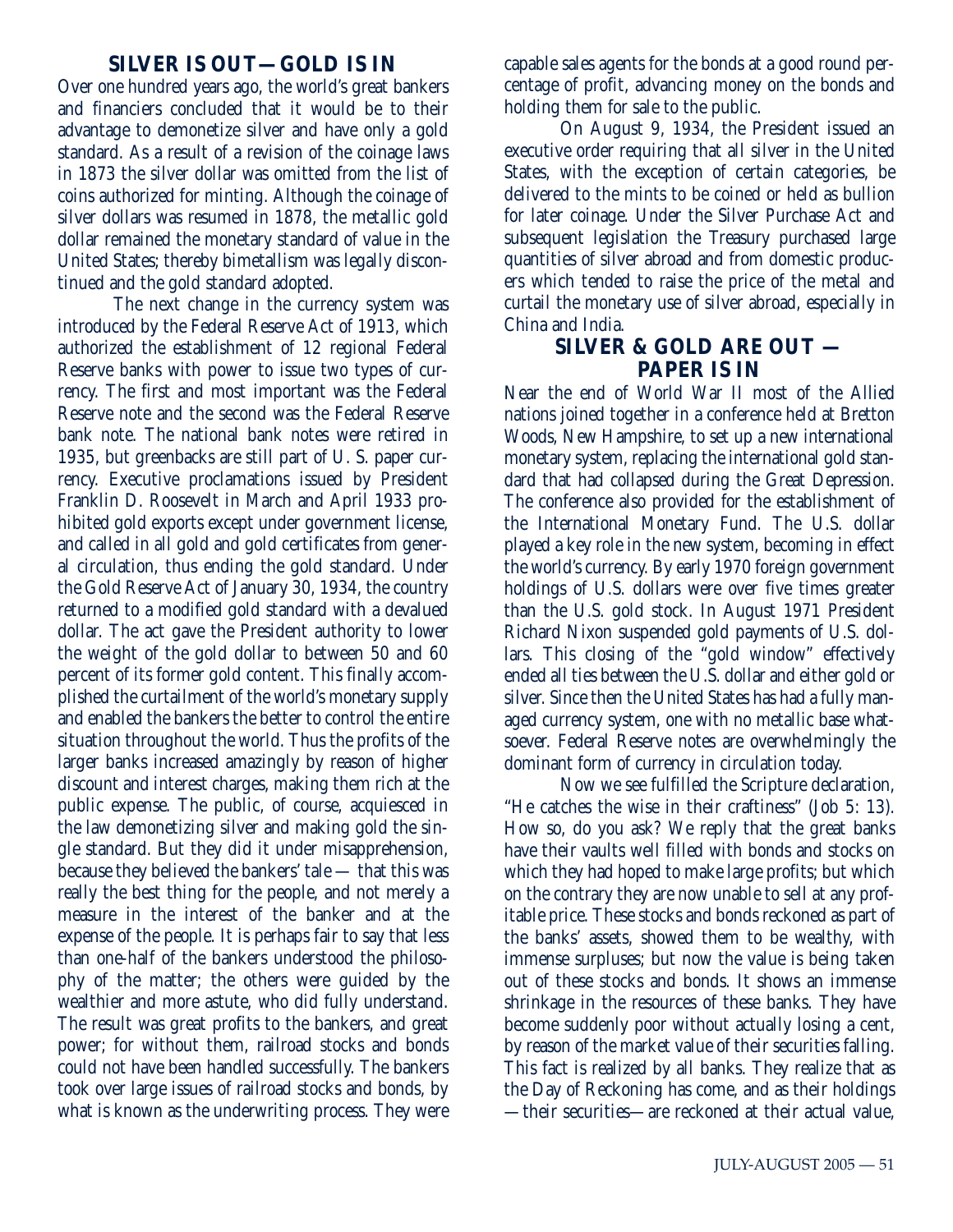*The "shaking" upon the nations — financial, social, political and religious — is of the Lord, and not accidental.*

it means that instead of large resources and surpluses, some of the richest banks have become insolvent and have been called upon by the government, either to close their doors or to make good their shortage. And that is their difficulty; for the rich men of the world have their capital invested similarly, and the reaction unfavorably affects all the great commercial enterprises of the world. It went well for the bankers and the wealthy by reason of the demonetization of silver, but now as the Day of Reckoning is dawning, things go hard with these same people. And, the changeover involves the whole world, poor and rich alike.

## **THE DEVASTATION OF WAR**

The liquidating process had already begun before World War II started — ever since 1929. The railroads were called to account. With the squeezing of the value from the financial structure by the processes of law it has accomplished their thorough "shaking." But meantime, the war, waiting not for more gradual processes of the law, has brought the financial world to a crisis. The nations of the world were being shaken. The casualties of the war amounted to fifty-five millions of human beings dead, and the cost was one trillion dollars. Additional wars since that conflict have added much misery and monetary depreciation including the latest conflict with Iraq. The 1990 conflict cost the U.S. \$61 billion while the current episode is over \$100 billion and may reach \$200 billion according to White House economic advisor Lawrence B. Lindsey.

## **FINANCIAL WOES**

The financial values have been greatly impaired, along with national credits. The thing wanted is gold, and as in every war, this precious metal disappears in the nations at war. Their home securities are not salable for cash, and a general attempt has been made to sell American securities — American stocks, bonds, *etc.* But who would have bought these? America has been the only market for them, as we have already seen; American banks and bankers are loaded down heavily. When we learn the immense amount of these

American shares and bonds are held in foriegn countries , we need not wonder that American bankers pale at the thought of their being dumped upon the American market. If but one-fifth of these were sacrificed to realize cash, it would mean a financial avalanche. American banks, already overloaded with these "securities," cannot purchase all; hence, prices did tumble and some financial institutions have collapsed.

### **THE NATIONAL DEBT**

When we consider that the gold of the world is not sufficient for even the paying of the interest of the national debts, we perceive how the banking institutions have had the people, figuratively, by the throat, and now are being choked themselves by their own device. At this point it seems expedient to consider how the national debt has had a burdensome influence upon the economy. This debt has increased by leaps and bounds in the aftermath of WW's I & II and the conflicts that have followed plus governmental senseless overspending, which have aggravated the problem. It may be of interest that the U.S. debt in 1914 was nearly \$3 billion dollars. By 1979 it had increased to over \$845 billion and as of 12/31/2004 it was over \$7 ½ trillion dollars. Written out it looks like this: \$7,596,165,867,424.14.

Apparently our financial "house of cards" is trembling and about to fall. Various expediencies are being tried by the governments and the ablest financiers of the world. We might hope that their skill would accomplish the end they desire, and save the present institutions — especially financial — from being "shaken" to pieces. But if we are right in our understanding of the Scriptures — if the great Day of Settlement has come in which all the shakable things are to tremble into oblivion, and nothing remains except that which *cannot* be shaken, then we may be sure that all human effort will fail, and the greatest of all crashes of a financial kind that has ever happened will take place, not even excepting the bank crashes of the early thirties. We are saying nothing new — it has been said in part at least by many, and published in the newspapers. We are merely bringing together these things, and showing their relationship to the testimony of the Bible, that we are now in the day of "great tribulation." To some this will be considered fanatical pessimism, because the vast majority of people have absolutely no confidence in the Word of God. Nevertheless, now that these things have come to pass, some may be helped to an understanding of the true situation in world affairs — to a recognition of the fact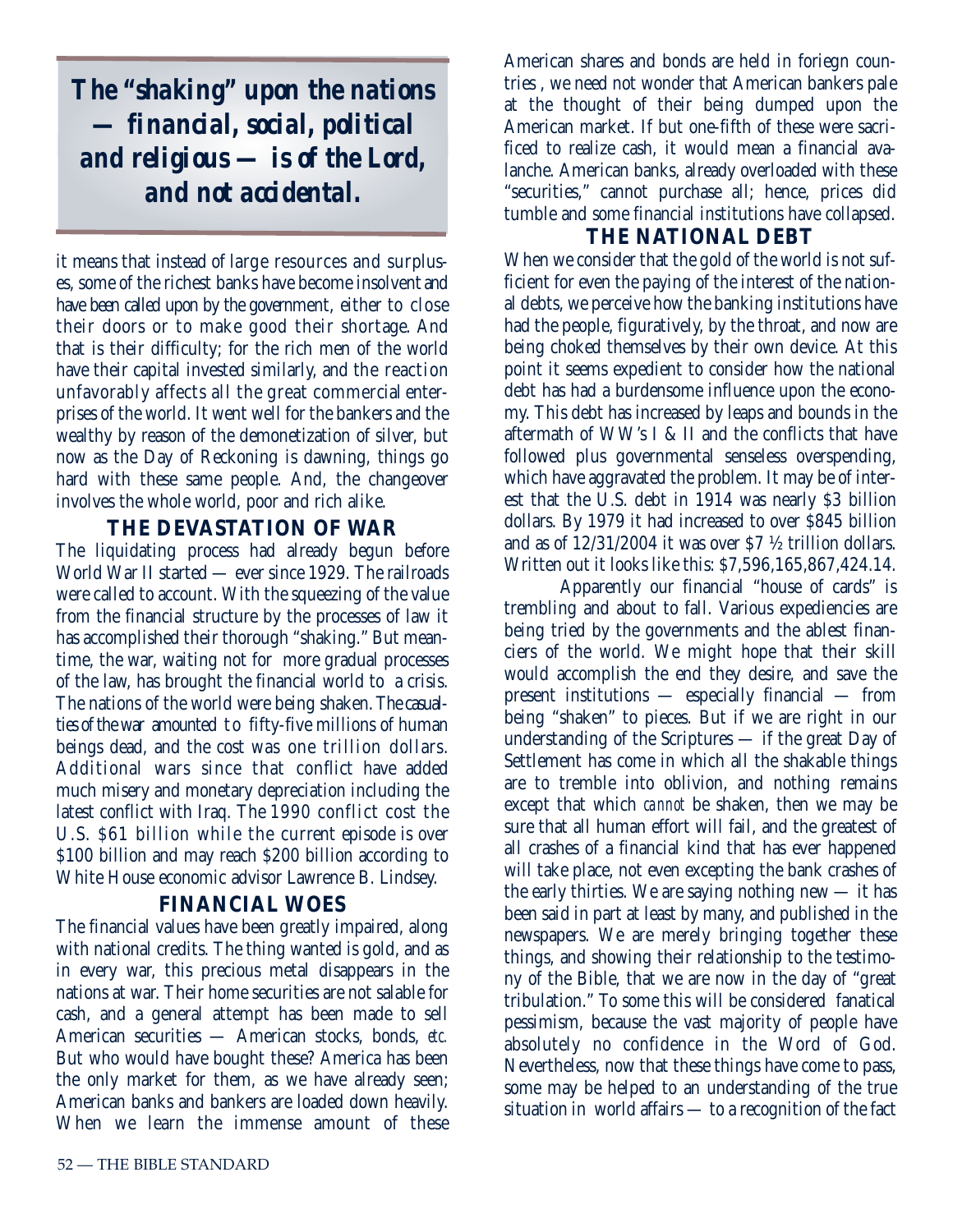that the "shaking" upon the nations — financial, social, political and religious — is of the Lord, and not accidental.

#### **A PROPHECY FULFILLED**

The demonetization of silver seems to be referred to by the Prophet Ezekiel (7: 19) saying, "They shall cast their silver into the street" — treat it as a commodity and not as money. The Prophet then tells how gold will become scarce and eventually be completely withdrawn, hiding it as though it were an unclean thing, as the Hebrew text implies — "Their gold shall be removed." Thus neither silver nor gold will be available. Railroad magnates of the past and airline executives of today, and the bankers who hold their securities, perceive that if it is difficult to raise money for the meeting of the interest on the bonds, it will be more difficult to issue new bonds to replace maturing ones, no matter how sound and well managed the companies used to be; but the railroads then and the airlines now are mostly on the rocks. Is it any wonder that the trepidation of the financial and political princes of the earth is great, as they look into the future! Their wellgrounded fears were prophesied by our Savior as one of the signs of the present time: "Men's hearts failing them for fear and for looking after those things coming upon the earth" — the social order — and because of the shaking of the heavens, the ecclesiastical systems (Luke 21: 26) .

## **FEAR, A BLIGHT ON THE RACE**

Sin made moral cowards of our race. From early infancy fear and apprehension especially in respect to things future, have been impressed upon us. We realize that we are imperfect, that our God is perfect, that perfection is the only standard which He could approve, and that some kind of punishment for sin must be expected. The Adversary, taking advantage of our forefathers, misrepresented the Almighty, and has used our fears to alienate us from God and to distort His Message given in the Bible. St. Paul assures us that this is Satan's general procedure; that he puts light for darkness and darkness for light. Considering Rev. 20:11 Throne prophecy, which is really one of the most beautiful and comforting in the whole Bible when understood, has to many become a lash in the hands of Satan (2 Cor. 4: 4). Our text is one of the symbolisms of a Book filled with symbols. God's people, guided by His Holy Spirit, in due time will appreciate these symbols. For many, that due time is already here.

The Throne is Messiah's; it represents His

Mediatorial Dominion of earth for a thousand years. Its whiteness symbolizes the purity, the justice, of His Kingdom of Righteousness under the whole heavens. The heavens and earth which will flee from the presence of the great Immanuel will not be the Heavens of God's Throne, nor the earth which He has given to the children of men. The heavens and earth which will flee away, and for which no place will be found are the evil ones of Satan's empire. In Bible symbology the earth represents established civilization; the sea, the restless, dissatisfied masses of humanity; and the mountains, kingdoms, human governments, which constitute the backbone of present social institutions. These symbolic heavens represent false spiritual influences—ecclesiasticism, churchianity. Interpreted in this way, our text declares that when Messiah assumes control of the world, the

*The Throne is Messiah's; it represents His Mediatorial Dominion of earth for a thousand years.*

result will be that the social system of today, as well as present day ecclesiasticism will pass out of existence no place will be found for them.

#### **WHO IS REIGNING?**

Some may ask, "Has not our Lord been reigning ever since His ascension to the right hand of God for these last two thousand years before the Second Coming?" We answer, If the Redeemer has been reigning as the King of earth for over twenty centuries, there should be some indication of it in the Bible. On the contrary the Master's own words tell us that Satan is the Prince of this Age; that Christ's Kingdom is not of this world (age); that He will come again and receive His followers to Himself; that He went into a far country to receive title to His Kingdom and to return to take possession of it; and that at His Second Coming He will be the great King of Glory (John 14: 16, 30; 18: 36; Matt. 21: 33; 25: 14, 31).

When we scan the pages of history during the past twenty centuries, we are convinced that Messiah has not been King. To think of Him as such, with the omnipotent power we accredit to Him, would be to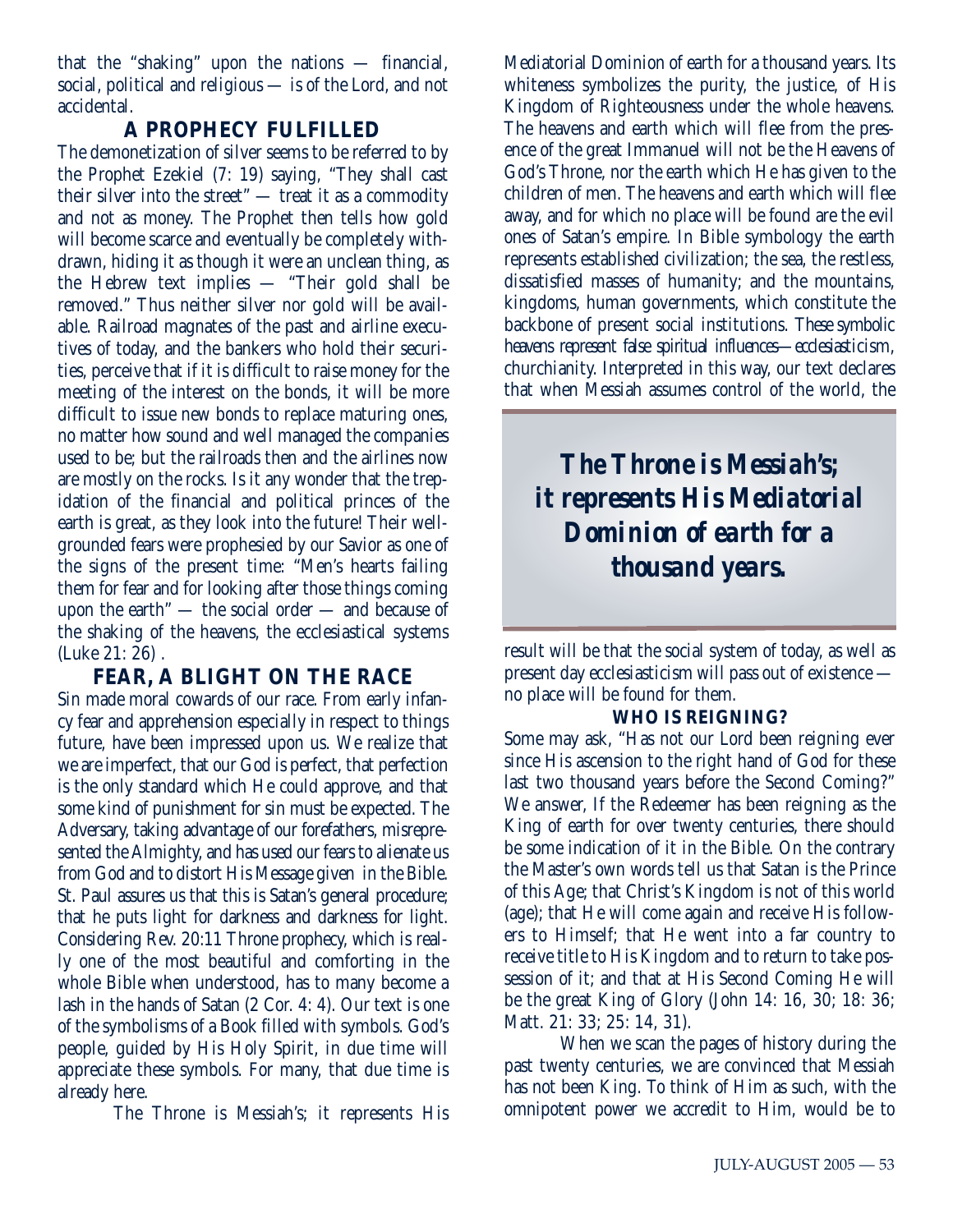charge Him with responsibility for bloody and atrocious persecutions, for wars, famine, pestilence and earthquakes and their aftermath, like the recent tsunami in southeast Asia. Surely, no right-minded person, after mature consideration, can rationally accept the theory that we have had the glorious Messianic Reign of Righteousness for the blessing of the whole world, the uplifting of humanity. No one can think that the Reign of the great Mediator is now. We must agree with our text that it is in the future; and that, when established, its effect upon present institutions political, social, financial, religious—will be such that they will flee away; no place will be found for them. From this standpoint alone there is hope for the world. Today we are living at the turning point of civilization. Yet we behold more clearly than ever before that the deeply ingrained selfishness of humanity is a blight upon all our blessings. Selfishness is to be found everywhere. Although a semblance of righteousness is insisted upon and violators of that standard are styled criminals, nevertheless it seems impossible to legislate equity, justice. Men's keen intellects find opportunities for circumventing the laws and committing theft, murder, *etc.,* without punishment.

#### **THE GREAT WHITE THRONE**

Neither Jehovah God nor His Representative, Messiah, can in any sense or degree be a party to injustice or inequity. The fact that injustice has been permitted, that inequity has been the rule for centuries, is to be accounted for by the fact that during all this period the world has been under the reign of Sin and Death, the reign of Satan, "the Prince of this world," and of the darkness of selfishness and evil — all of which Satan's name represents; that the world has not been under the dominion of Messiah, the Representative of Jehovah and His righteousness, and love. The New Dispensation which Messiah's Kingdom will usher in is pictured in our first text. It will be the worldwide dominion of purity, holiness, righteousness, justice, truth — a Great White Throne. No wonder we read that the symbolical heavens and earth, representing the old order of things — social, ecclesiastical — will vanish away!

But let no one think for a moment that ecclesiastical princes, financial princes and political princes will voluntarily acknowledge that the hour has come for a full surrender to Messiah and to all the principles of His absolute righteousness. On the contrary, these privileged members of our race will be more and more

drawn together for mutual protection — for the preservation of the special privileges which have come into their possession. Even now we see the prophecy of the Second Psalm fulfilling:

*Why do the nations conspire and the peoples plot in vain? The kings of the earth take their stand and the rulers gather together against the* Lord *and against His Anointed One. "Let us break their chains," they say, "and throw off their fetters" (Psa. 2: 1-3).*

We are in the very time when the Lord, through the Prophet David, calls the great ones of the earth to recognize the true situation of our wonderful day — that the Day of Messiah has arrived, and that He should be recognized and His principles of righteousness obeyed. But no! The prophecy declares that we are in the day when the people, the masses, will have foolish imaginations — when they will think that by their own strength they can inaugurate a reign of righteousness along the lines of Socialism, or by terrorism and anarchy. The people must learn that their help is in the Lord and not in their own frail arm. They must see the force of the words, "Blessed are all they that put their trust in Him" (Psa. 2: 12).

## **RULERS IN COUNSEL**

On the other hand, the money kings, earthly rulers and ecclesiastical princes are taking counsel together for the preservation of present inequities of the world, by which they are profiting. The Lord declares that in this they are banding themselves against Him and His newly appointed King, Messiah (Psa. 2: 2, 3). For over a century human liberty has been making progress, despite every endeavor to restrain it. Earth's potentates perceive the rising tide of human intelligence and of demands for equal rights. They perceive that unless something be done to counteract this general movement, the special advantages of the privileged classes will disappear. Even now they are taking counsel together how to break the restraints which the people are putting upon them, and how to reinaugurate a reign of autocracy and dictatorship, such as prevailed a century ago, but now a higher plane, controlled by greater knowledge, it is not possible to restrain the more intelligent masses. Would that the cultured and the influential princes of earth could take the proper view of the situation and realize the fallacy of their counsels, the impossibility of averting the great changes which are upon us by reason of the time having come for Messiah to take unto Himself His great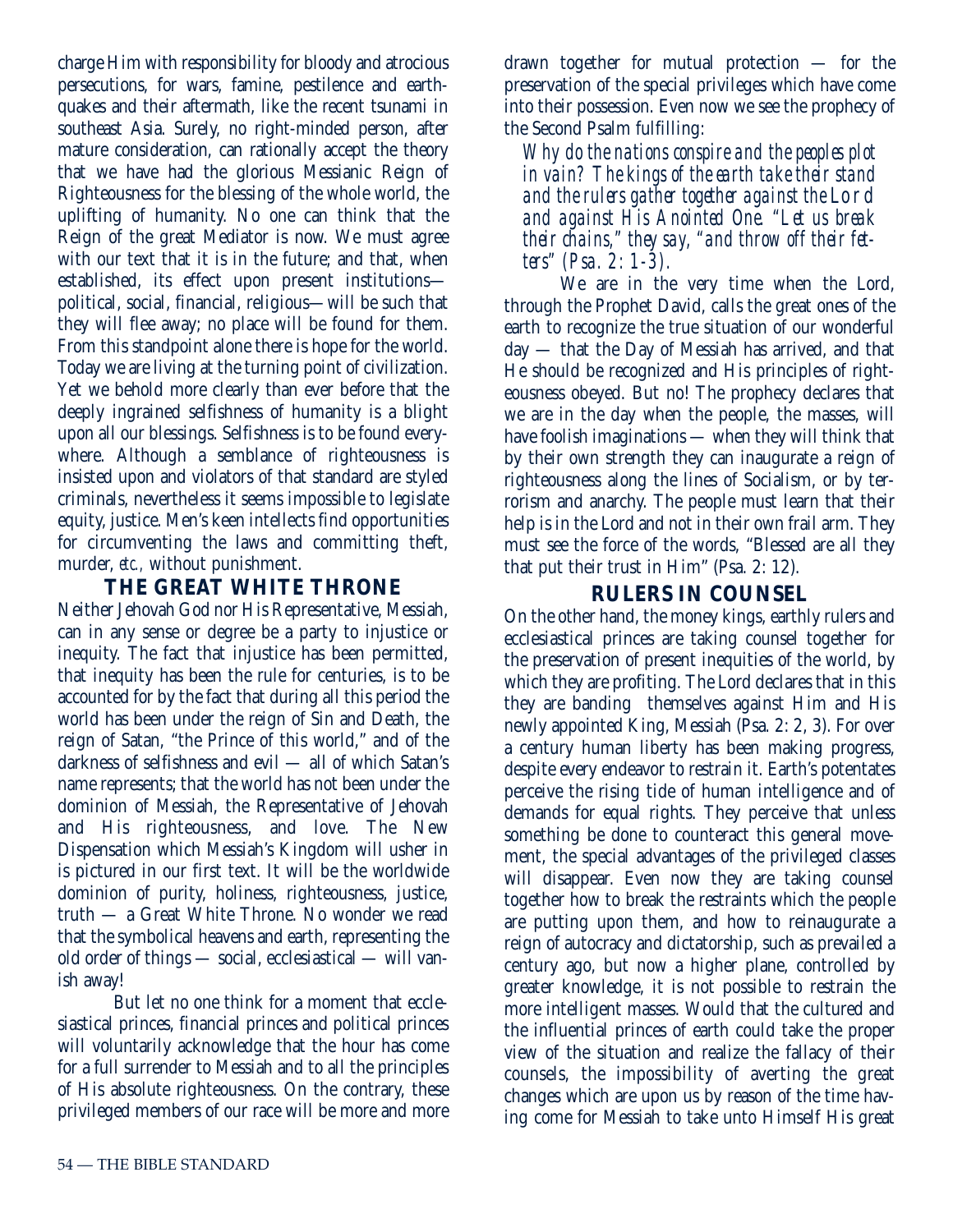power and reign! Could the wise of earth realize the situation and fully submit themselves to the Divine requirements of absolute justice and truth, what a blessing it would be to the world! If these princes would turn their attention from the grasping of power and money to the enlightenment and uplifting of the people, they would become ministers of the New Dispensation, which would be ushered in with rejoicing. But the Lord informs us that this will not be the case; and that as a result Messiah's Kingdom will be ushered in by "a Time of Trouble such as was not since there was a nation" (Matt. 24: 21, 22; Dan. 12: 1)

#### **THE BOOKS OF JUDGMENT**

God is no respecter of persons. Hence, before His Judgment Throne punishments will be meted out to small and great, when found to be violators of the principles of justice. Would that this could be impressed upon many of the lower classes who are crying out against injustice in high places, while practicing similar injustices themselves. Let it be remembered that the Great White Throne speaks blessings only to those who love righteousness and hate iniquity. The Master said, "My Word shall judge you in the Last Day." The books then to be opened will be the words of Jesus, of His Apostles and of the Prophets of old. Then all shall see the oneness of the Divine Message of righteousness, and each who would have everlasting life must conform his living and his thinking to those standards

therein contained. At the end of Messiah's Reign, those whose names will have been written in the new Book of Life will be found worthy of everlasting life; those whose names are not therein written will be destroyed in the Second Death (Rev. 20: 11-15).

\*\*\*

#### HIS ROD AND STAFF

'Twas a wonderful lesson received from thy spirit,— This grand truth to know, though a fruit of thy pain; It taught thee to soar where before thou hadst groveled, And the heart that had broken learned a heavenly strain.

O, thrice blessed sorrow that drives us to Jesus, To find in his love a continuous peace— A joy, that abides though all earthly hopes wither, And brings from the nights of despair full release.

O, Heavenly Shepherd, how wise are thy dealings— Thy thoughts far beyond human wisdom to know; Thy rod and thy staff sure will guide and sustain us, Held close in thy love while we tarry below.

So we patiently wait while we bide in the shadows, Our eyes looking up through the gloom of the night— Till the shadows shall lift, and the dawn of the morning,

Of the kingdom's full glory shall burst on our sight.

\* \* \*

## *Items of Interest*

Secretary of State Condoleezza Rice attended Sunday Church services while in communist China, sending a message to the country's leaders that the United States takes religious freedom seriously and expects other nations to do the same.*—Religion Today*

A Federal judge in Nebraska strikes down a state amendment barring same-sex marriage or civil unions, nullifying a Nebraska measure passed by 70 percent of voters in 2000.*— worldnetdaily.com*

Judge Linda Pearce Prestly has ruled that same -sex "marriages" preformed in Massachusetts are not valid in Connecticut. Spokesman for The Liberty Counsel said, that Judge Prestly's ruling establishes a strong court precedent for other states across America that are now wrestling with or will eventually confront similar

cases in involving same-sex "marriage."*—Agape Press*

The Mormons are the fasting growing church in United States. They had a growth rate of 1.71 percent compared to the Roman Catholic Church's 1.28 percent in 2004. The Roman Catholic Church remains number one among Christian religions with 67 million members; (2) The Southern Baptist Convention with 16.4 million; (3) The United Methodist Church with 8.2 million, U.S. members; (4) The Mormons (Church of Jesus Christ of Latter-day Saints) has 5.5 million members pushing The Church of God into fifth place with their membership being 5.4 million.

The report goes on to say, "The figures continue to look bleak for the country's mainline Protestant churches, who have been overtaken by the Mormons." Bartist Teday Mormons."*—Baptist Today* \*\*\*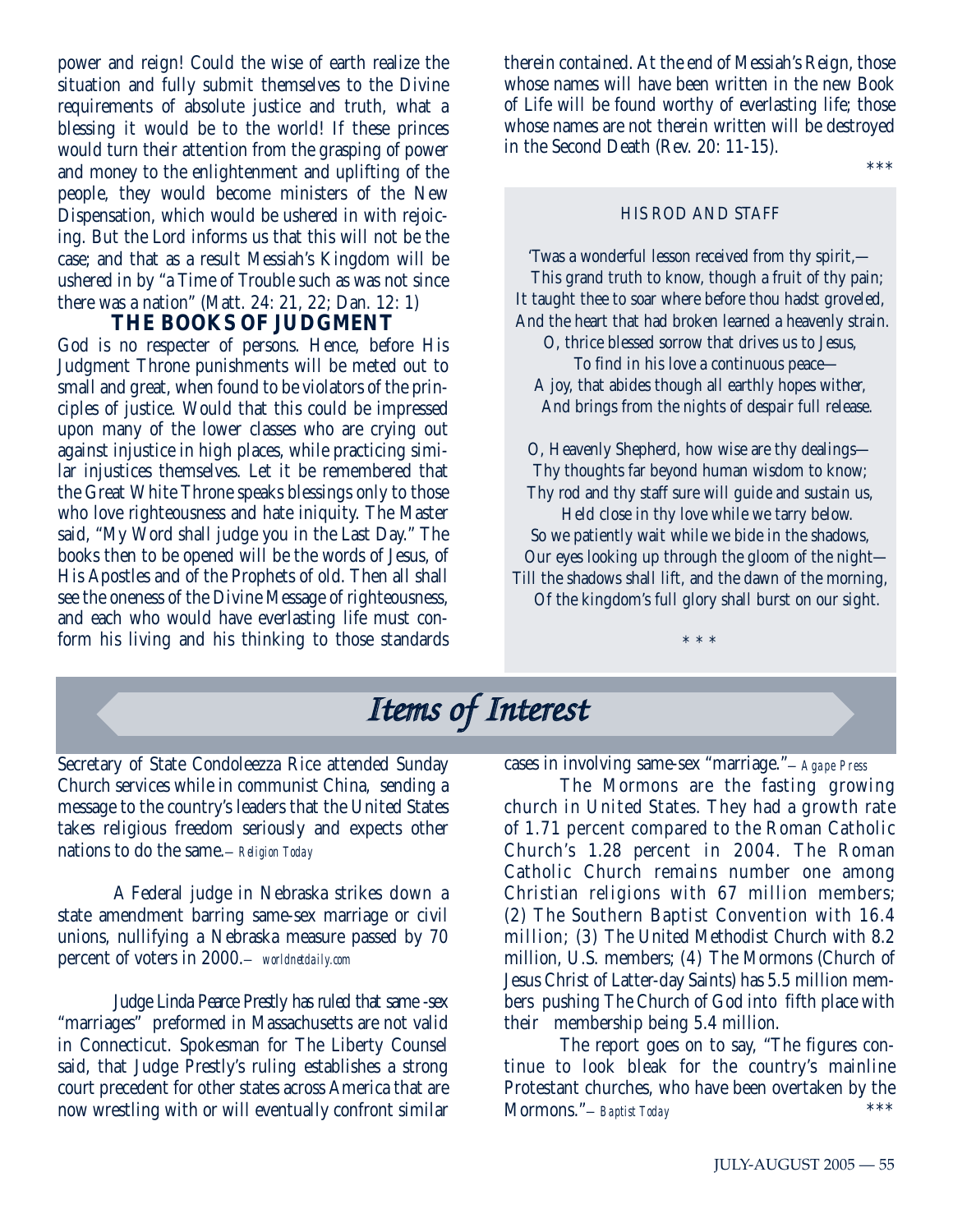

## **One Lawgiver and Judge**



## *There is one lawgiver,<br>who is able to save and to destroy;<br>who are you to judge another." James 4: 12"*

There are two standpoints from which we will consider our text. The first is the Lawgiver and the second the Judge. There have been lawgivers among men from the beginning of time. Some time ago a code of laws from the time of King Hammurabi, who lived before Abraham's time, were found. There are 280 laws given in that code. Then we have the laws given to Israel through Moses. Solomon was another lawgiver. He had studied much from the Athenian law and made from them a code, which he gave to the people. The Pharisees had a very great system of rules and laws in the Talmud. They were so detailed that they made those who tried to keep them mere machines. There were also other lawgivers such as Justinian, Charlemagne, and Napoleon. We find that there have been many lawgivers, but every one of them was unable to bring about the desired results. Their efforts are commendable, when we consider the weakness of the fallen man. Some of the laws were cruel, and incited the people. One of the greatest difficulties in these systems of laws is that there were so many of them, which in itself is a sign of their weakness.

Our Heavenly Father is a much different Lawgiver. His law is simply an expression of His character. He is a self-originating Lawgiver. He is a wonderful Lawgiver in that He is the acme of perfection in every grace. This is why he is better than all others. God has given all his creatures, who are free moral agents, the same inclinations etc., as He has, and has surcharged their hearts with His law. This is a part of God's image in his creatures. Every grace was given in a nutshell, and no affection was lacking in the hearts of His perfect creation. Gradually this law became obliterated in the hearts of men. Instead of developing the graces, the disgraces were developed, but nevertheless no one has ever been born without affection organs, although they are depraved in all cases, some more and some less. There is a mixture in the hearts of fallen

men, they in most cases having little of this grace, and a little of another, a little of this disgrace, and a little of another. It is some thing like ore, which is mixed metal and alloy.

At the time of Moses the law was becoming obliterated to a great extent in the hearts of men and so they were given the laws on the tables of stone, and some on parchment, i.e., the ceremonial ordinances etc. During the Gospel Age God has undertaken to rewrite His law in the hearts of men, but only of the Spirit-begotten particularly during the time of their calling. Since 1878 He has been doing it in the hearts and minds of others, who will be of the Youthful Worthy class Joel 2:28. In the Millennial Age the law of God will be rewritten in the hearts of men in general. If we consider it, how much different is the law of God than human laws.

The word law is used in different senses, (1) The whole Bible as we can see from Psa. 119:97 "Oh, How I love your law, it is my meditation all the day," (This means more than only the Ten Commandments) and also (2) the effect that the law has upon the heart, (a) duty love to God and (b) duty love to the neighbor. When we look at Matt. 22: 37-39 we can see this to be true. "You shall love the LORD your God with all your heart, and with all your soul, and with all your mind.."With all the graces, affections and will in this all embracing sense, includes every expression of our hearts going out in duty love to God, or piety. There is no grace which cannot be included with duty love to God. "You shall love your neighbor as yourself." In this, the second sense, we have another all embracing picture. There is no expression of duty love to man that is lacking. If these two simple rules are followed, there is no need for any law aside from them as far as human beings are concerned. This is one of the proofs of the Divine inspiration of the Bible. If we had nothing else in the Bible to show it, we would be led by these two rules to the conclusion that it is of Divine origin. Let us admire, appreciate and adore the great Jehovah for being such a wonderful Lawgiver.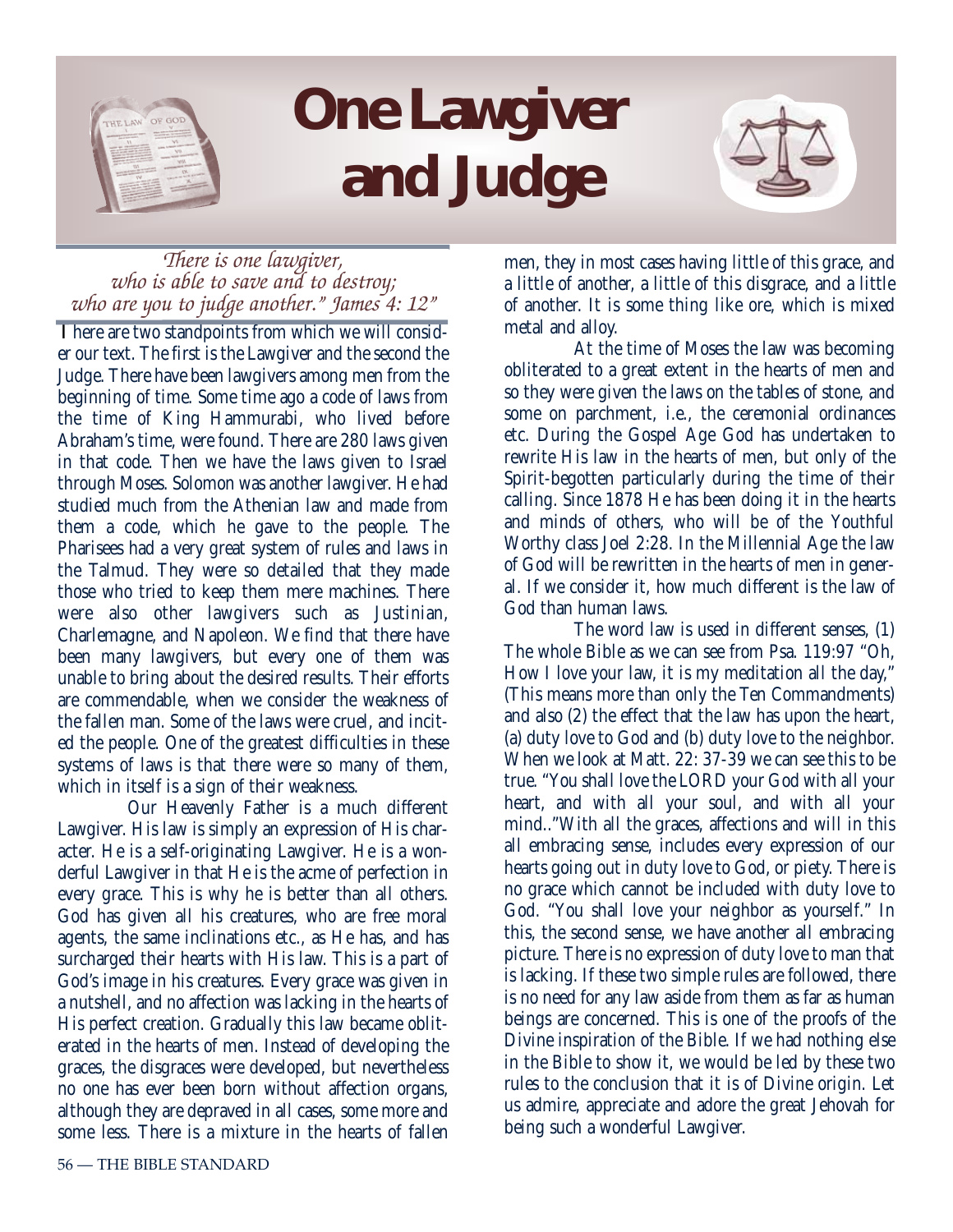God has another kind of law. This is the law of Christ. Christ is not the originator of this law, even though it is called the law of Christ. It is the law of disinterested love. It is not duty love like the other, but is love, which is based on delight in good principles, a holy pleasure in the Truth and the principles of the Truth. The restitution class will not be put under this law. Only the spirit-begotten are under this law. The Youthful Worthies and the Consecrated Epiphany Campers are not required to perform it but should seek to develop this kind of love. Only in the Millennial Age will they actually be put under it as a law. God is also the lawgiver of this higher kind of law. If He would have no disinterested love He would have never given His Son for us. This was the highest expression of disinterested love that ever was made. He also shows disinterested love in the uses He makes of the Body of Christ for sacrificial purposes, and in a certain sense of

the Ancient and Youthful Worthies, and also the cleansed Great Company. None deserve admiration so much as our God. He says in Num. 18:20, "I am your portion and inheritance." If we think of this and have our hearts in attunement with God we are sure to receive a blessing. We do not mean that there were not any other lawgivers. The thing is that He alone is able to save and to destroy. This is the uniqueness of our God.

He alone is able to

save, the word *able* here carrying the thought of willing as well as able. He is willing to have all come into harmony with Him if they come in the way He has provided. That is why He has made a great plan of salvation. On the other hand He has the ability to destroy, and will do so in the case of the willfully wicked. If some have been given a full opportunity to come into harmony with Him and then violate the Spirit of grace they will be destroyed. They would make others as well as themselves unhappy throughout eternity if permitted to live on, and this is out of harmony with the thought that sin will be wiped out. Some teach that the devil will be saved and hence agree with Universalism. It is only a shallow delusion and makes God coerce our free will and will not change His Plan for the benefit of a few shallow thinkers called Universalists.

God is also a Judge. In human arrangements,

we have different forms of judging, and also different things connected with it. We have grand juries, prosecuting attorneys, etc., in our judgment courts. At best these courts are imperfect and often unjust. Some are also to be commended for they have sought to do the best they could. Many of our judges have been very poor reasoners. We are reminded of a case which we recently heard of in which the prosecuting attorney told the judge that he had six witnesses which saw the defendant commit the crime of which he was accused. The defense attorney, knowing that the judge was a poor reasoner, got up and said, "Your Honor, I have twelve witnesses to prove that the defendant is not guilty." The judge, reasoning that twelve witnesses were more than six, dismissed the case. This is reported to be an actual court case. Some of the judges were too severe. There was in England some time ago a judge named Jeffreys who was given the work of pun-

ishing the non-conformists. Of those who came before him were such characters as John Bunyan, Butler, and Richard Baxter, the last named being one of the noblest characters of his time and a Little Flock member, we believe. This judge wanted to have Baxter lashed, dragged through the streets of the town and then imprisoned for an indefinite time, simply because he would not join the Episcopal Church. Others intervened in time to prevent the lashing,

which would perhaps have killed him, for he was a man of 78 at the time. God has without doubt a better kind of court and judgment, and he cannot be bribed as the earthly judges sometimes are. We had a case of this recently when the ninth highest judge in the United States was proven guilty of accepting bribes. We see the judgment of God in many ways, as in the case of Adam and Eve, the Israelites, and the New Creation. His judgment is in perfect harmony with His duty love and his disinterested love. He is the Judge of all. Some are judged under the Sarah covenant, others under the Oathbound, and still others will be judged under the New Covenant, during the Millennial trial. I think every one of the Ancient and Youthful Worthies will prove overcomers in their Millennial trial. Not that they could not fall but that they will not fall because of the faithfulness which they developed during their trial for



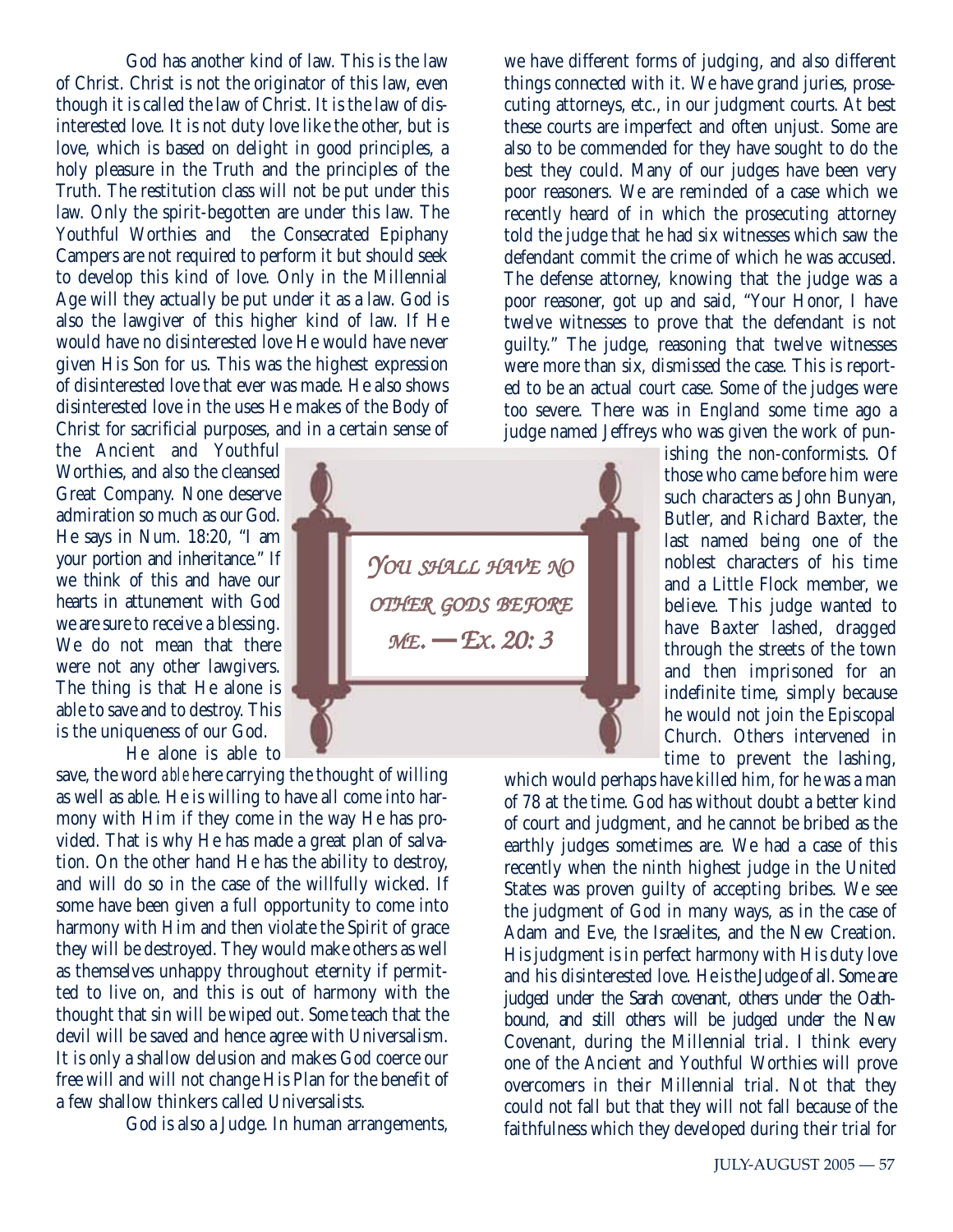Princeship. "No man can pluck them out of the Father's hand."

So my brethren, this is a wonderful Lawgiver and Judge. Those who come to know Him need not dread Him, but should love and praise Him, for He is certainly praiseworthy. Let us always honor and praise Him as the one who is able to save and to destroy  $\Lambda$ man destroy. Amen.

*O LOVE divine, that stooped to share Our sharpest pang, our bitterest tear! On thee we cast each earthborn care, Feeling at rest while thou art near.*

## ISRAEL'S EXPERIENCES TYPICAL — Judges 2: 1-19 —

*I will heal their backsliding, I will love them freely — Hosea 14: 4*

TODAY'S STUDY tells us of the death of **L** Joshua, who became the leader of the Israelites at the death of Moses. He was a worthy example of faithfulness to God among the Jewish people. Under Divine direction he divided the land of Palestine among the twelve tribes of Israel, giving each one their portion with the understanding that their portion was a gift of Jehovah, and that the more obedience observed the more quickly would the tribe enter into its inheritance.

The Israelites were admonished by the Lord through an angel, especially sent as God's representative, that they should speedily take possession of the land, driving out their enemies, destroying their idols and altars of worship, and thus conquering the entire country for themselves as God's people and ridding themselves and their children of all idolatrous and immoral worship. But instead of doing this to completion, they made leagues with the various heathen peoples that inhabited the land, and brought themselves into a fraternizing relationship. This disobedience to Divine command proved to be a serious snare.

In studying the history of Israel, we are to remember that the Apostle tells us those things were allegorical (1 Corinthians 10: 11). They were true, they were real occurrences for Israel of the Jewish Age; but their chief object and purpose, from God's standpoint, was to illustrate certain great truths for God's people of the Gospel and Millennial Ages "they are written for our admonition." These truths have been fulfilled in the Gospel Church primarily but also for others of the consecrated to the present. Therefore, when we accept Jesus as our personal Savior and consecrate, we enter upon a new life which from then on is under the controllership of our New Heart, Mind and Will, preparing ourselves for our place in the Kingdom. This corresponds to the Israelites crossing the Jordan River — dying to old aims and interests and entering into the new promised inheritance (Canaan). Under the leadership of Jesus, our Joshua, we have entered into this new life as a Christian.

We then learn as God's people to conquer the perverted appetites of our minds and bodies, which correspond to the idolatrous peoples who resided in Canaan. So it is the duty of the "new man" to drive out the sinful hopes, ambitions, weaknesses, perversions, and all oppositions to the Lord and His righteousness. If the work of extermination is carried out thoroughly, the result will be a well developed character, strong in the Lord, full of faith, obedience, joy, peace and blessing

However, like the Israelites of old, the tendency of the Lord's people is to make a truce with their own improper developments and fleshly weaknesses. We through lack of perseverance in well doing are unsuccessful in our attempts to drive these out, and fail to overthrow the altars of degraded passion, avarice, etc. These weaknesses and depravities of the flesh for a time cower before the Christian, entreating mercy, patience and a measure of gratification. But so surely as these are granted, the result is that the passions and weaknesses become thoroughly entrenched and we as children of God are often worsted in the conflict, and then must cry to the Lord for deliver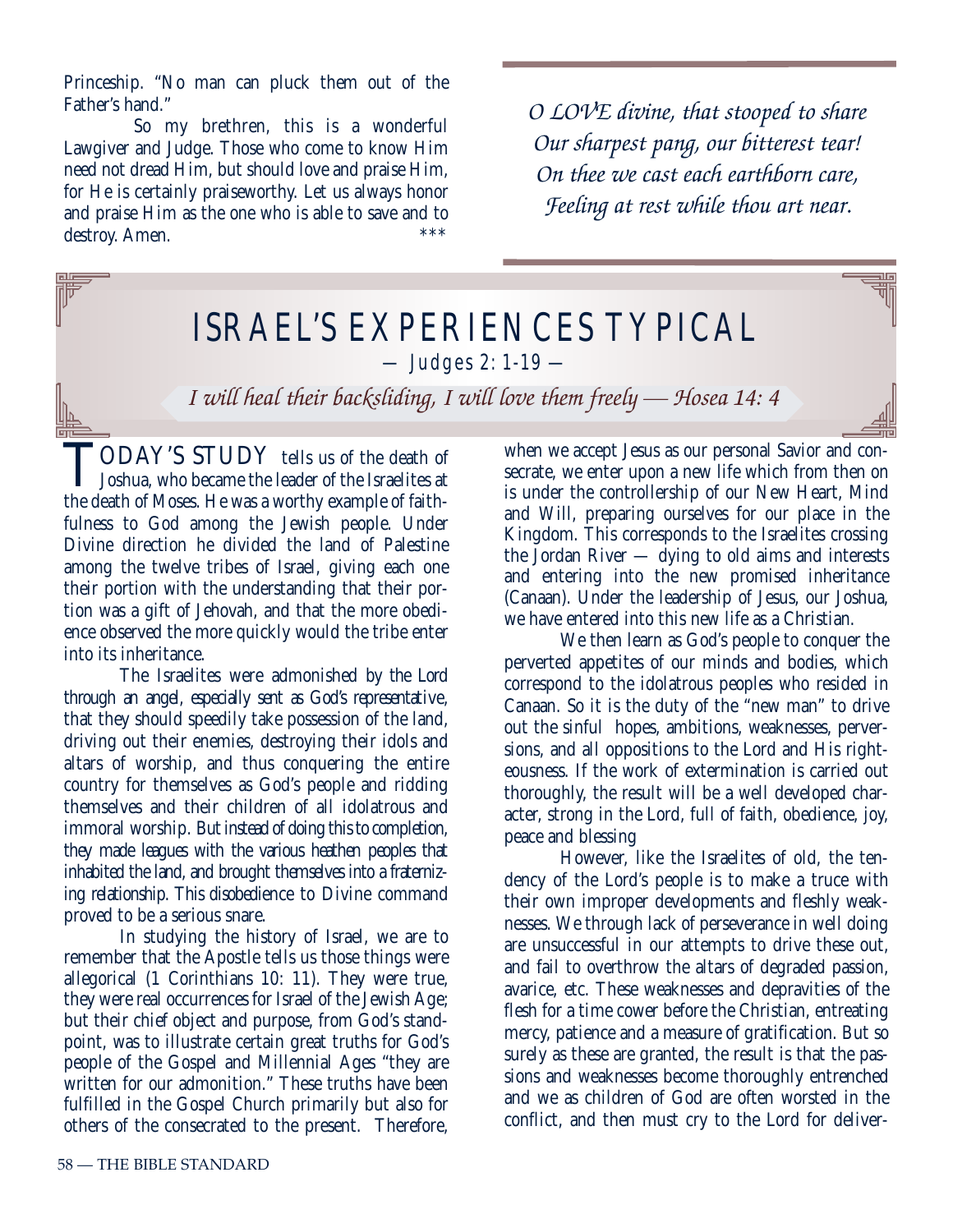ance, lest we perish before the onslaught of our own misdevelopment of character. In this way, the lives of many Christians are a succession of conflicts and defeats—captivities. The battle should have been fought out at first. The will should have been fixed firmly on the side of righteousness, truth, and obedience to God.

It is difficult to determine how many of the Lord's people suffer as a result of not being firm enough, and rigorous enough in their dealings with their own flesh, especially at the beginning of their Christian experiences. The only remedy is to cry unto the Lord as the Israelites did when they found themselves hard pressed. As the Lord delivered them, so He is willing to deliver all of His Spiritual Israelites.

It is certainly a shame for Christians that their defeats are so numerous, as it was a shame to the Israelites that, during the period of the Judges, they were eighteen times oppressed by their enemies slaves when they should have been in control. The one great lesson of all this to the Jews and to Christian people is the lesson of God's mercy, as expressed in our text. The Lord is very gracious, willing to forgive our trespasses and to assist us when we realize our wrong condition and appeal for help. "I will heal their backsliding, I will love them freely."

## **JOSHUA'S WISE EXHORTATION**

The Book of Joshua closes with the account of his death, and the Book of Judges begins with incidents covering the same period. When Joshua realized that his work was done and that he was about to be gathered to his fathers — to sleep with his fathers in death — he called the Israelites together, and reminded them of the Lord's mercies and manifest favors in bringing them this far and finally giving to each tribe the allotment of its inheritance in the Promised Land. Then he warned them respecting the dangers of the situation, the necessity for being separate from the people of the land—Gentiles; otherwise the tendency would be toward idolatry. He urged upon all a full settlement of the mind, the will, on the side of the Lord and against all the heathen religious influence. It was then that he took his stand and announced, "Choose for yourselves this day whom you will serve . . . But as for me and my house, we will serve the Lord" (Joshua 24: 15). The others joined with him in the same resolve.

Our lesson tells us that all the days of Joshua, and the days of the others of the judges, who outlived Joshua, things went well with the Israelites. They had the Lord's blessing and were prosperous. These leaders had in mind the Lord's wonderful dealings, and realized the importance of being on the Lord's side, if they would have His blessing. The idolatries that came in were subsequent.

## **HEATHEN INFLUENCE**

The true God has always prohibited idols, while the false gods have usually been represented by idols. The idols, according to faulty human reasoning, would appear to be a way of keeping religion before the mind; but it was not God's way, and hence was not acceptable. As the Israelites noted the idolatrous worship of their neighbors, they doubtless felt that the latter were religious, because of this outward demonstration.

Moreover, these heathen forms of worship contained various licentious practices, which influenced the Israelites to do evil through the weaknesses of their flesh. The true God, on the contrary, had instituted for them a worship which was pure in itself, in every way condemning sin, pointing out the necessity for its cancellation and the need for drawing near to God in the way of His appointment. In a word, the true religion appealed to the highest and noblest sentiments, while the false religions of the Canaanites appealed to the baser passions, combining a form of godliness with gratification of the sinful flesh, such as suggestive and sensual dancing and immoral conduct.

But as for the Christian who condemns the Israelites very severely for wandering off, time and again, into the idolatries of their heathen neighbors and requiring to be punished by the Lord that they might turn again and seek the Lord in the right way let us as Christians remember the antitype—how various forms of godlessness are inclined to take the place of true heart-worship, and reverence; and how some are inclined to justify themselves and attempt to appear to be in accordance with the Divine will through sin. We notice that many today worship the "golden calf" more than they worship God. Fornication, homosexuality, adultery and like sins bring a falling from grace and requiring chastisements time and again to correct them, to awaken them to their real condition (Rom. 1: 24-32). Let them remember, too, that so-called Christians have made idols equally as hideous as any made by the heathen — not idols of stone or wood or bronze, but abominable misrepresentations of the Divine character — the printed creeds inspired by dark age errors that dishonor God's character claiming that He is the Author of eternal torment, immortality of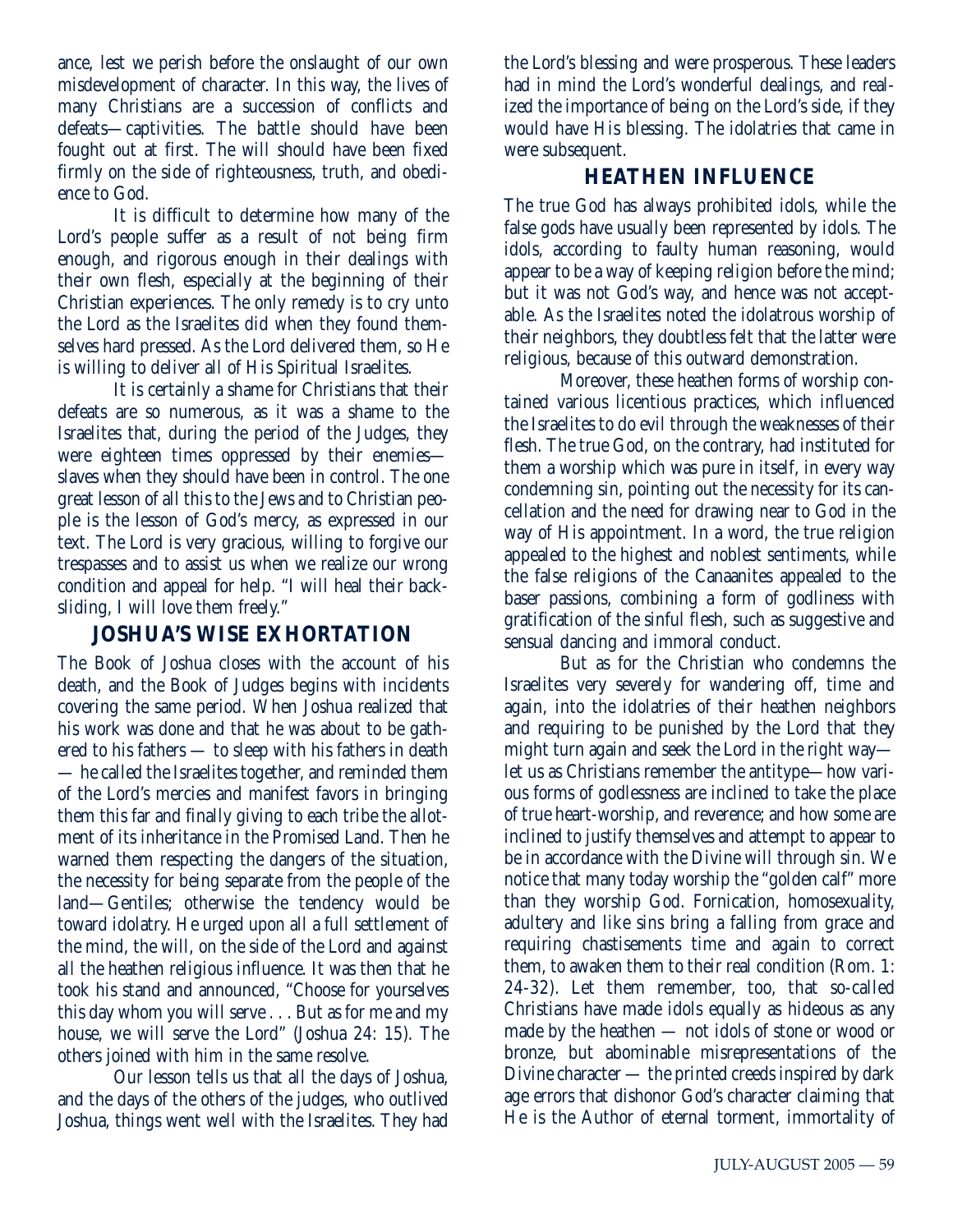the soul, and consciousness of the dead, *etc.*

Judges 2: 16-20 and its connections seem to indicate that the record of our lesson covers a long period of centuries of Israel's experiences, under many judges. When they repented, the Lord raised up judges, or, as we say, deliverers, through whom their adversities would be corrected. Yet even these repeated experiences did not deeply enough impress the great lesson, so that they needed to learn their lessons over and over. When the judge would bring them back from their adversities, and they would have rest for some years during his lifetime, it was merely to fall away after his death. Nevertheless, the Lord's Covenant was with the nation. The centuries since have shown the persistency of God's mercy.

#### **GOD'S FAVOR RETURNING TO ISRAEL**

As we have previously pointed out, the Bible indicates clearly that Israel's lessons of oppression were while they were under the rule of the Gentile nations. This was especially so in Europe during the periods of 1914-1918 and 1939-1945. The period of chastisement, twenty-five hundred and twenty years long, began where the crown was taken from King Zedekiah, B.C. 607 (Ezekiel 21:25-27). They were not an independent nation in all those twentyfive hundred and twenty years and did not assume national status until May 14, 1948. As the Lord declared, Zedekiah was the last of the line of David who should reign until Messiah's Kingdom would be established. The end of Gentile Times, then, indicates that Messiah's Kingdom is already in progress. Everywhere we see manifestations that He as the great Judge is taking over the affairs of the world, and that Israel's final deliverance is at hand, although there has been much chastisement on Israel and much more is in the offing in "Jacob's Trouble."

Spiritual Israel (the Church) has been the first to be delivered by the glorious "change" in the First Resurrection. Thus God's Spiritual Empire has been established with the addition of the Great Multitude (Rev. 7: 9-17). This great event and the incidental Time of Trouble, now in progress, will be the introduction and the exaltation of the leaders of Natural Israel to be the earthly rulers of the Kingdom. These will be the Ancient Worthies from among the Hebrew people — Abraham, Isaac, Jacob and all the Prophets. Israel as a nation, delivered from Gentile domination, will nevertheless get their blessing through their acceptance of the Kingdom arrangements, which includes the thought that their eyes of understanding will open and that they will recognize their Messiah as the great King.

Therefore, it is written that they that pierced Him shall look upon Him and mourn because of a realization that they crucified the Prince of Life (Zech. 12: 10). Nevertheless they will have a great blessing, in proportion as they seek conscientiously to serve God and the principles of His righteousness. Then the Lord will pour upon them the spirit of prayer and supplication, in connection with which they will have so great a blessing (Zechariah 12:10). And this blessing of the Lord, coming upon Israel first, means also the eventually blessing through them of the entire world.

All who realize that the Times of the Gentiles have ended, should be looking for and cooperating with the further steps of the Divine Plan. One of these is Israel's possession and the control of Palestine. The time is ripe; Israel since 1948 has been recognized as a nation in a small portion of Palestine. Through God's overruling providences all of Palestine will eventually pass into the possession of the Jews.

\* \* \*

## ISRAEL'S HOPE—REVEALED

When we look at Israel of the past and its national birth in 1948 how could anyone have perceived the Jew of today? Threatened militarily and by economic boycott from without, vastly outnumbered by sworn enemies and with her allies wavering in their support, torn by political, religious and ethnic factions within, her internal economy in a whirling inflationary spiral—yet God's chosen are here to stay.

It is only those who are enlightened by the

prophetic word that could envision Israel in its present state and for its future chief position among the nations of earth. This foresight was first outlined by Pastor Russell in his writings previous to 1904 and it included the ultimate hope of the whole world of mankind. This great hope for Israel is exemplified in the word— Zionism (Micah 4: 2, 3; Psa. 48: 2). \*\*\*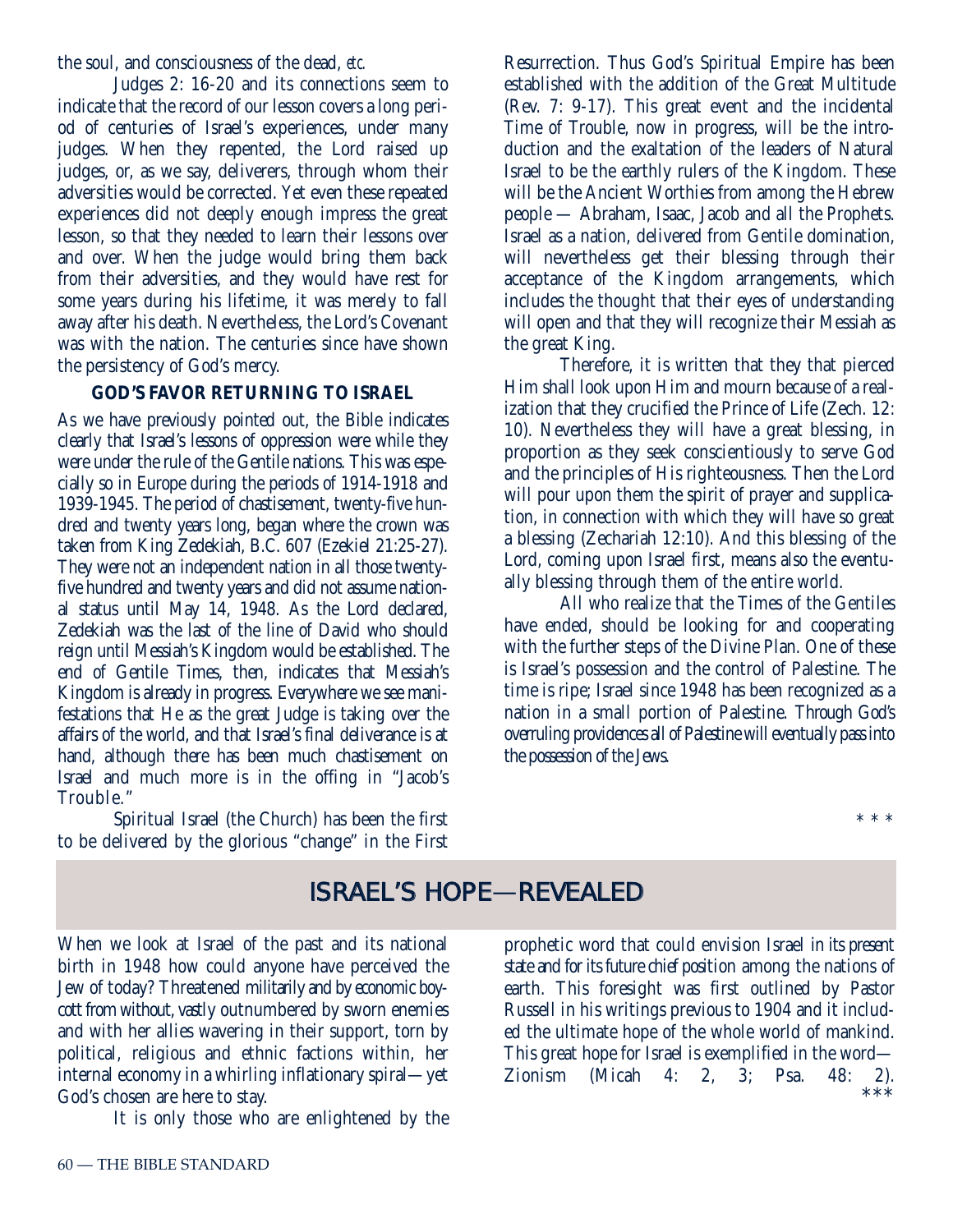

**ISRAEL'S RETURN** Please explain just what is meant by "Israel's Return"?

By Israel, the Bible means the Jewish people (John 4: 22; Matt. 10: 5, 6; 15: 24). And it sets forth two lines of thought connected with their return: (1) their return to their land, and (2) their return to God's favor. Let us first consider (1): The events that preceded their return to their land are their dispersion among all nations and their persecutions, both during the Dark Ages and in more recent times. Their dispersion throughout the Gospel Age in many lands was forecast in many texts among which is Jer. 16: 13-16 "Therefore will I cast you out of this land into a land that you do not know, neither you nor your fathers; and there you shall serve other gods day and night, where I will not show you favor. . . but, The LORD lives who brought up the children of Israel from the land of the north and from all the lands where He had driven them. For I will bring them back into their land which I gave to their fathers." The desolation of their land and cities was forecast in among other places Amos 7: 9—"The high places of Isaac shall be desolate, And the sanctuaries of Israel be laid waste. I will rise with the sword against the House of Jeroboam." These prophecies have had an abundant fulfillment. Until recently, the land has been practically bereft of the Israelites, its fertility has been greatly diminished and it has been desolate. The inducements to Israel's returning to their land are their religion, their patriotism, their persecutions in various countries, their need of a place where they can dwell in safety, the awakening of national consciousness, the returning fertility of the land and the resumption of business there. We see it becoming an actuality, in part due to the individual and collective initiative manifested A  $\overline{\mathsf{Q}}$ 

by the Jewish people in Israel, *e.g*., in their colonization and collective immigration. Many prophecies point to this great work. (Jer. 16: 14-18; 30: 4-8, 18- 22; 31: 4-14).

These Scriptures cannot refer to their return from Babylon, for it is therein called the return from the North country, while Babylon is east of Palestine. The predicted seven times (7x360 years) or 2520 years' punishment (Lev. 26: 18, 21, 24, 28), lasted from 607 B. C. to 1914 A.D. Since then there has been an ever increasing activity influencing the Jews to return to Palestine. Even as far back as the 1890's political Zionism began to motivate their numbers to return to the land, and their return is progressing rapidly. Secondly, we consider Israel's return to the Lord's favor. The cause for their loss of the Lord's favor was their stubbornness and pride, culminating in their rejection of Christ. In Lev. 26: 14-45 Moses gave a remarkable prophecy of the punishments that God forecast as coming upon them for their violations of His covenant. Many other passages also indicate their loss of the Lord's favor. However, their blindness and disfavor were not to continue forever, according to Isa. 40: 1, 2; Rom. 11: 25-32). In harmony with these prophecies, and the fact that we are living in the time to expect their fulfillment, we find Israel's blindness and prejudice against Jesus passing away; whereas Jews formerly were very bitter against Jesus, many of them now regard Him as one of their greatest prophets. We find the New Testament translated into Hebrew being circulated among the Jews; There is much non-sectarian evangelism being used to awaken them to recognition of their mistake in rejecting Jesus, and also in helping them to see that He is the Messiah foretold in the Old Testament. The glorious results of Israel's return to the Lord's favor are shown in Rom. 11: 12, 15, 16; Ezek. 16: 46-63.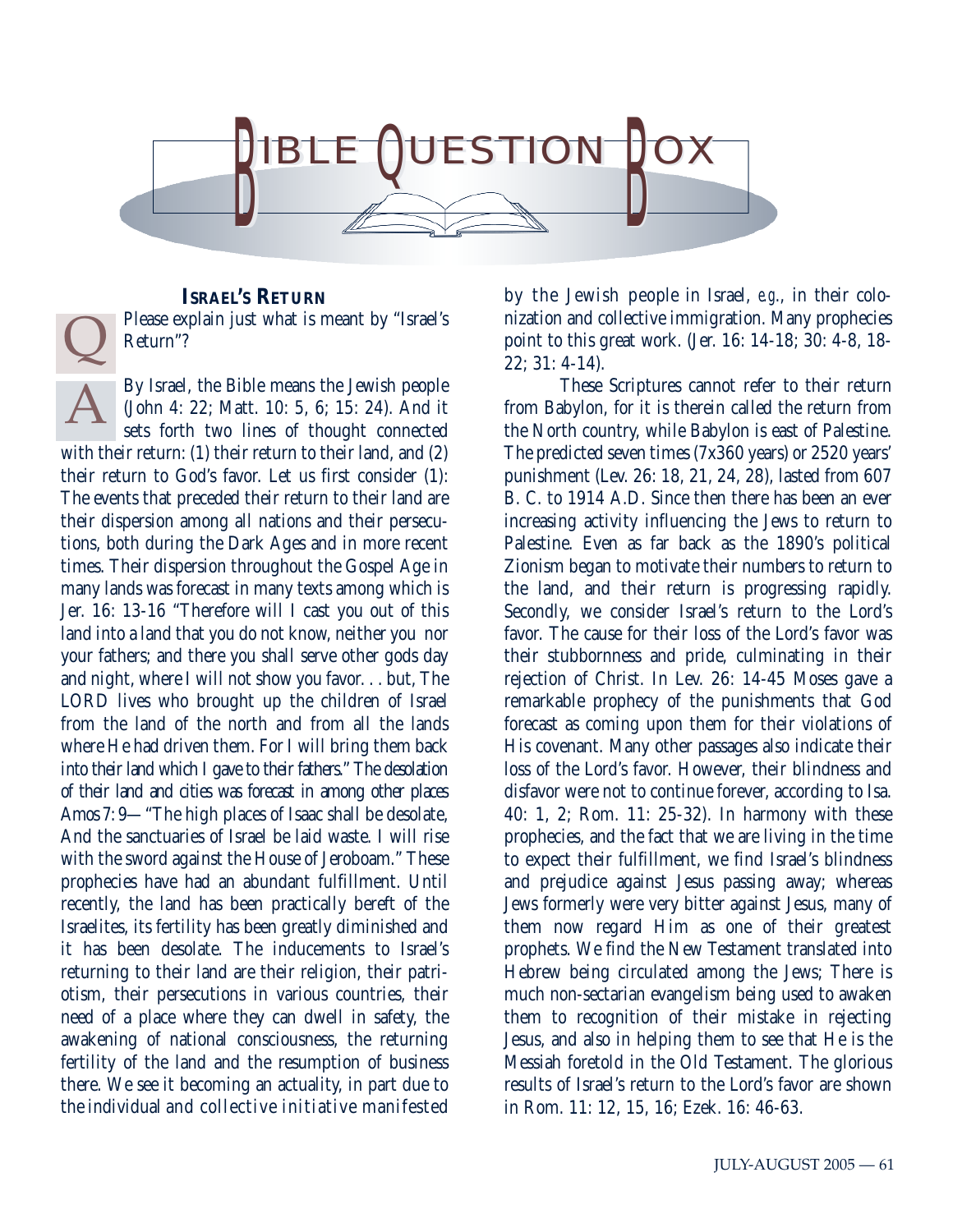**TWELVE TRIBES OF ISRAEL JUDGED** Jesus promised the Apostles in Matt. 19: 28 that in the regeneration they would sit with Him judging the twelve tribes of Israel. When was this fulfilled?  $\overline{Q}$ 

Some claim that it was fulfilled in A.D. 70 which is apparently not correct, for the regeneration of the world occurs after our Lord's Second Coming during the time of the Restitution process. Jesus stated that the judging of Israel would take place "when the Son of man shall sit in the throne of his glory," and this is during His Second Presence when all nations, including the twelve tribes, shall be gathered before the throne of His glory for their final judgment (Matt. 25: 31, 32; Rev. 20: 1-6). This is Scripturally styled the 1000 years' reign of Christ with the 144,000—the Church. But notice that this presupposes that the Church Class including the Apostles have all finished their earthly sojourn and are with their Lord in their heavenly office of judging, not only the twelve tribes but the whole human race, who in God's due time ,will have been awakened from the tomb in this time of regeneration or restitution process (Acts 3: 19-21; John 5: 28). A

## **KING OG—GIANT**

How do we understand the statement in Deut. 3: 11 that "only Og king of Bashan remained of the remnant of giants;"? Does this mean that some of the giants of Noah's day survived the flood?  $\overline{Q}$ 

At first thought one might jump to that conclusion but according to Gen. 7: 21- 24 "all flesh died . . .All in whose nostrils was the breath of life. . . .And Noah only remained alive, and they that were with him in the ark." Therefore, there were no giants (nephilim—the offspring of the fallen angels with the daughters of men) who survived Noah's flood. A

When Moses wrote in Deut. 3: 11 that only Og remained of the remnant of giants (rephaim) he was not referring to the giants (nephilim) of Noah's day but to the giants that existed after the flood in Abraham's time, the Emims, Anakims and Zamzummins of Gen. 14: 5. These were defeated by Chedorlaomer

king of Elam, supported by other kings 14: 1) and in turn this group of nations was defeated by Abraham when he freed Lot and his household. We also know of the 9' 8" Philistine, Goliath, who was killed by David (1 Sam. 17: 4). So, there were many tribes of very large people (giants) who existed after the flood.

### **NOAH AND FAMILY LEAVE THE ARK**

I understand that Noah's Ark where in the eight human souls and the clean and unclean **Q** i understand that INOan's Ark where in the eight human souls and the clean and unclean animals entered in and were saved from the flood of waters which represented the saving power of the Abrahamic Covenant whereby the four elect classes, and the and the quasi-elect and the non-elect will ultimately be saved from the Adamic curse. What is typed by Noah and his family accompanied by the animals leaving the ark?

It seems that the period of time in the antitype would be at the end of the 1, 000 years and progressing further to the end of the Little Season and entering on to the threshold of "ages to come" when the tested and faithful Restitutionists, the sheep class will have secured for themselves eternal life and human perfection. A

It is at this time also that the four elect classes together with the Quasi-elect of which the highest class among them being the Consecrated Epiphany Campers will have reached the jumping off point to the ages of perfection and eternity.

\*\*\*

*The Bible Standard welcomes Bible questions. Although not all correspondence can be published, readers' questions and opinions are appreciated. The editor reserves the right to edit all letters for brevity and clarity. Mail to: Bible Standard, Question Box, 1156 St. Matthews Rd., Chester Srpings, PA 19425*

*I'll walk this day, O Lord, with Thee; And then, if more days come to me, I'll fight their battles valiantly, Because I walked this day with Thee.*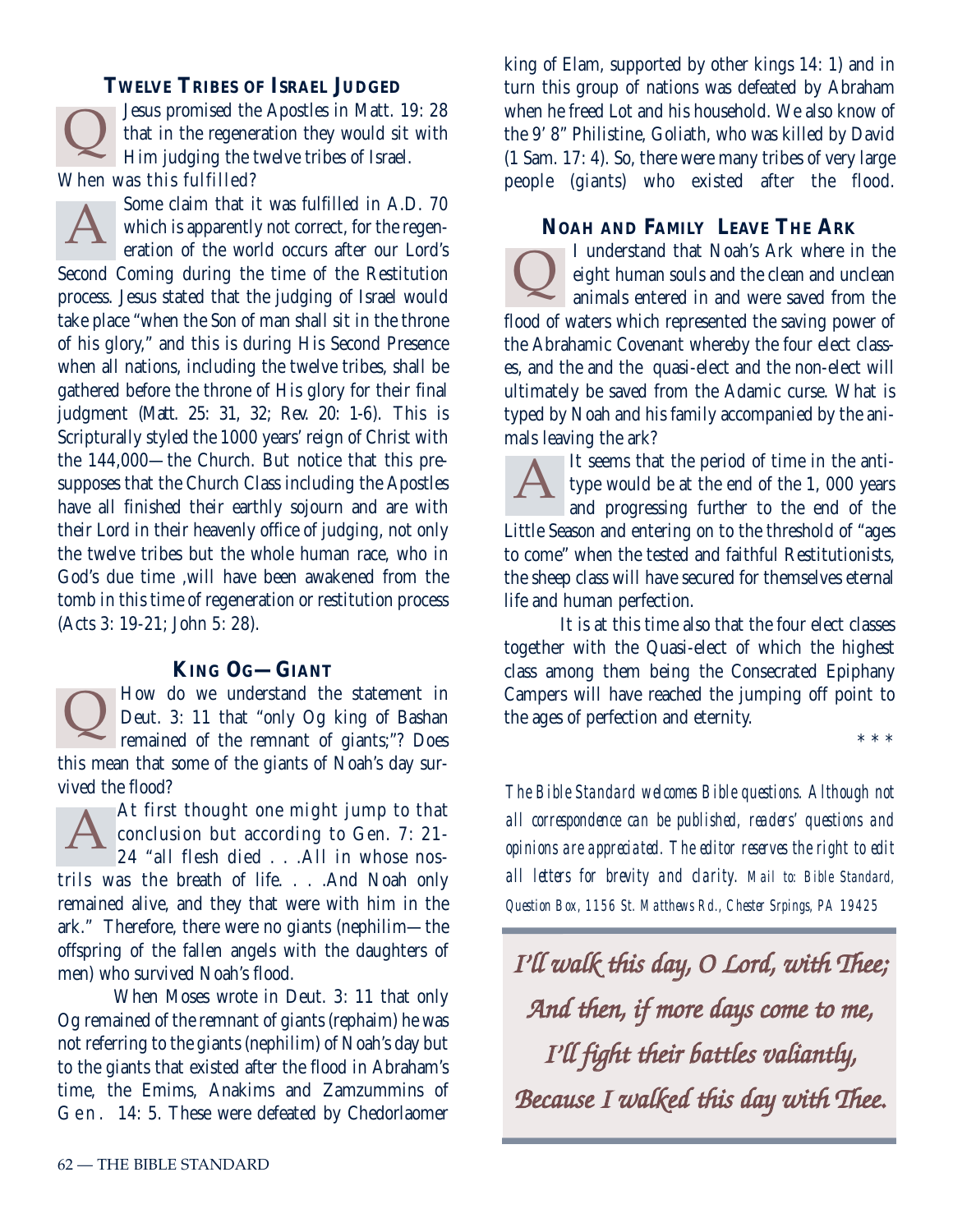## **THE MAIL BOX**



Greetings!

I recently read quite a few of your tracts and find them excellent and scriptural. Praise our Lord and Savior for using your ministry to share these precious truths with us.

Sincerely,

K.P., New York

Dear Sirs:

I am 66 years old now and have been beat over the head again, again and again about this burning hell that I may be going to, if I don't do this or that. Would very much like your understanding, your teaching, coming from the text, the set-apart, the Holy Bible. The Bible doctrine, teaching, not man's doctrine, man's teaching.

A friend I have known for many years gave me a small tract of yours, *What Is Hell?* I must say I was well pleased with the clear and to the point teaching on this subject!

Would very much be interested in more teaching for my good health and welfare. To me this indeed would be helpful and useful for my future years!

G.B., Texas

\* \* \*

**We welcome your letters for publication but reserve the right to edit them. We indicate only the correspondent's initials, except where the writer is an appointee of the Movement. Submit letters, marked "Editorial" to our mailing address, or e-mail us at:** *editorial@biblestandard.com* **(enter "Letters Column" in the subject line).** *Please give your full name and postal address.*

### **PUBLICATIONS**

#### **A partial list of our publications appears below. Send for our free catalog.**

*Prices are for U.S. addresses only; others add 25 percent toward postage.*

#### **STUDIES IN THE SCRIPTURES**

| Vol. 1, The Divine Plan of the Ages  paperbound \$1.50, cloth \$3.00     |  |
|--------------------------------------------------------------------------|--|
| Vol. 2, The Time Is At Hand (chronology, antichrist, etc.) \$4.00        |  |
|                                                                          |  |
| Vol. 4, The Battle of Armageddon (the great conflict)  \$ 2.00           |  |
| Vol. 5, The At-One-Ment Between God and Man (clearly explained)  \$ 2.00 |  |
| Vol. 6, The New Creation (its duties, baptism, sabbath, etc.) \$2.50     |  |
|                                                                          |  |

#### **ATTRACTIVE HARDBOUND BOOKS**

| $Life$ — Death — Hereafter (224 pages)  paperbound \$1.50, cloth \$2.00 |
|-------------------------------------------------------------------------|
| God (547 pages; describing Jehovah's great attributes, etc.)  \$2.00    |
| Creation (585 pages; describing God's creative work, etc.) \$2.00       |
| The Bible (794 pages; much useful information on it, its uses)  \$2.50  |
| $Christ - Spirit - Covenants (744 pages, very informative) $ \$ 2.50    |
|                                                                         |
| <i>The Millennium</i> (480 pages; expounding many Scriptures) \$ 7.00   |
|                                                                         |
| Poems of Dawn (300 choice Christian poems for many occasions) \$5.00    |
| <i>Photo-Drama of Creation</i> (good for children; paperbound)  \$4.95  |
|                                                                         |
| Tabernacle Shadows (176 pages, types explained)  hardbound \$4.00       |

#### **HELPFUL PRICED BOOKLETS**

| Anglo-Israelism (80 pages; errors of H. W. and G. T.Armstrong refuted)50        |  |
|---------------------------------------------------------------------------------|--|
| The Gift of Tongues — Should We Seek or Shun It? (80 pages) 50                  |  |
| Is there Hope for Any of the Unsaved Dead? (80 pages)50                         |  |
|                                                                                 |  |
|                                                                                 |  |
|                                                                                 |  |
| The Hell of the Bible (60 pages; treats every Bible text relating to Hell)25    |  |
| <i>Spiritism — Ancient &amp; Modern</i> (67 pages; proves it to be Demonism) 25 |  |
|                                                                                 |  |
|                                                                                 |  |
|                                                                                 |  |
|                                                                                 |  |

**FREE TRACTS — DISTRIBUTORS WANTED** Generally we do not pay distributors of our literature. Samples of many of

our items will be provided on request. Preferably, our literature should first be studied and digested prior to distribution, so that you would be ready always to give an answer to every man that asks you a reason of the hope that is in you, with gentleness and reverence (1 Pet. 3: 15).

#### **FREE 24-PAGE BOOKLETS FOR SPECIAL LIMITED NEEDS**

*Life and Immortality • What is the Soul? • The Resurrection of the Dead • Spiritism is Demonism • Why Does A Loving God Permit Calamities? • The Sabbath Day • Faith Healing • Baptism • Speaking in Tongues — Is it of God? • The Kingdom of God • Mormonism — A Modern Delusion • Preservation of Identity in the Resurrection • The Evolution Theory Examined • Why We Believe in God's Existence • The Rapture • Future Life By Resurrection — Not Reincarnation • Must Christians Pay Tithes?*

#### **FREE LEAFLETS FOR GENERAL DISTRIBUTION**

*Do You Know? • Thieves In Paradise • Israel's Return • What is Hell? • The Bible vs. Evolution • Jesus' Second Advent • Judgment Day • God Loves You! • Earth's Coming Theocratic Government • War on Poverty • Oath-bound Promise • Man's Eternal Destiny • Pollution Crisis • What is the Truth? • Great Pyramid • Restitution • Is God or Satan Winning? • The Full Gospel • Peace — How it Will Come • True Freedom*

#### **SMALL LEAFLETS FOR GENERAL DISTRIBUTION** Titles vary from time to time; items in stock may change.

*Bible Standard Ad • Coming By and By • Christ's Glorious Reign • Desolation/Restoration • Father Take My Hand • A Good New Year Recipe • How Readest Thou? • Nearing God's Kingdom • My Lord and I/ Picture • 23rd Psalm • Salvation/All Things New • Scripture Studies Ad • Watchman, What of the Night?* 



**The Photo Drama of Creation***—*will increase your faith, deepen your love of God, the Bible, and illicit Christian love for all mankind. (111 pages) *Paper bound: \$4.95*